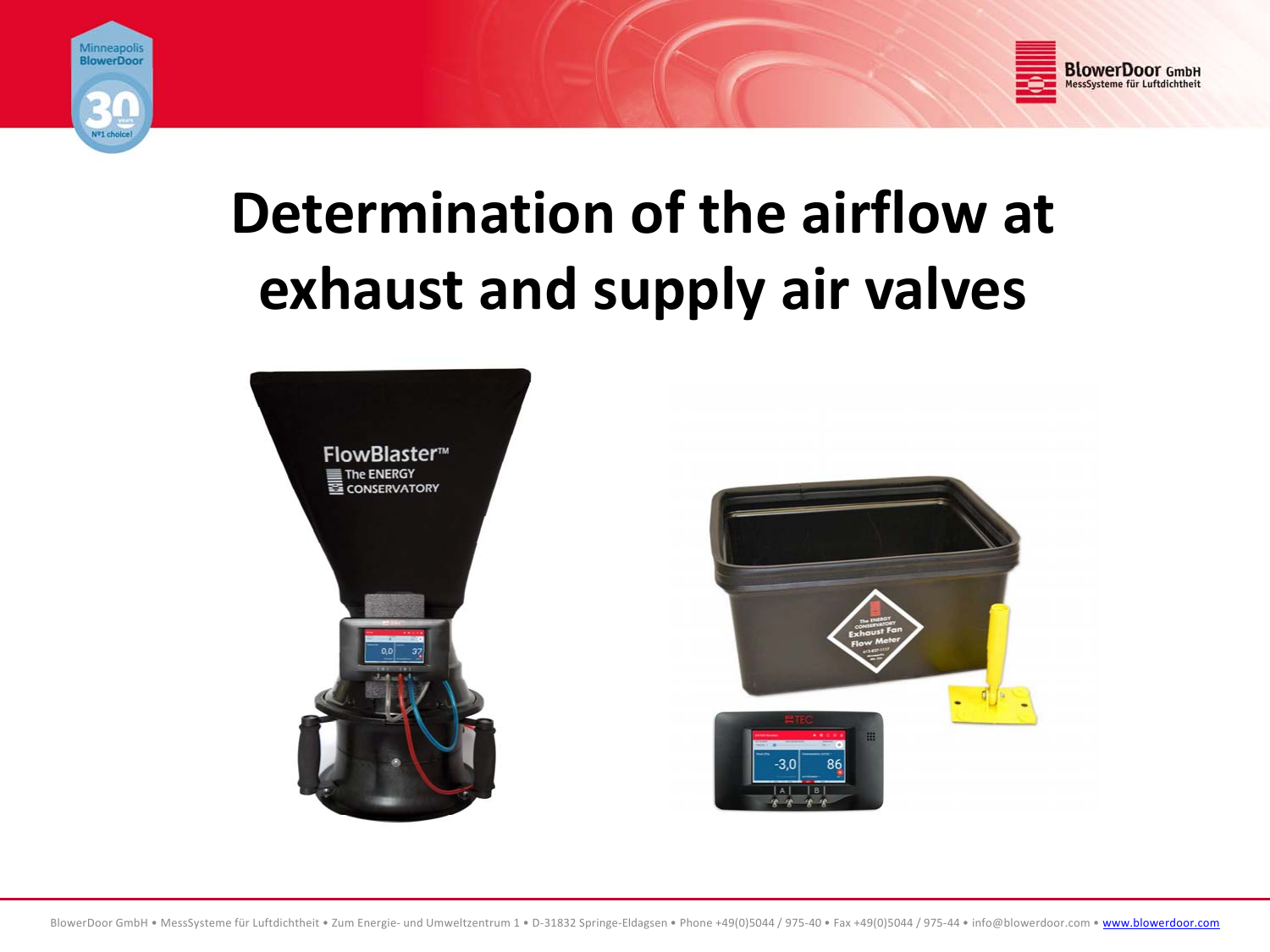

### **Definition**

Supply air and exhaust air valves are the interface between the ventilation duct system and the living area. The supply air valves should supply the living areas with fresh air and the exhaust air valves should remove the used air. There are various models from various manufacturers, e.g. poppet valves or displacement diffusers.



Supply air valves are more difficult to measure. Due to their shape, the air inlet is different for each model, and the incoming air influences the measurement<br>result by uncontrollable turbulence. result by uncontrollable turbulence.



Source: Measuring Residential Ventilation, J. Stratton, Et al.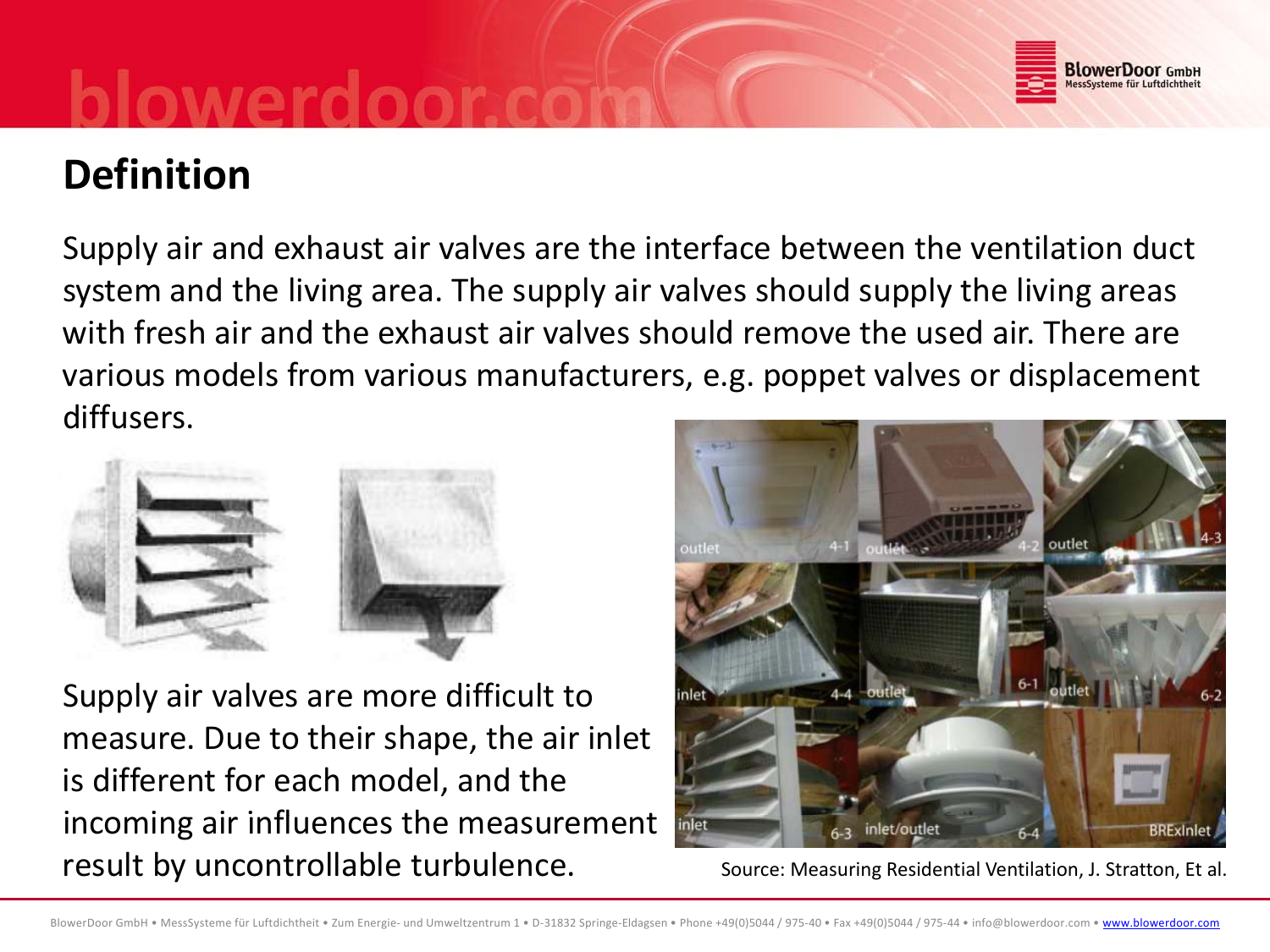

### **Task**

Building regulations for the energetic optimization of buildings are becoming more and more stringent and lead more often to the need for mechanical ventilation systems, as this is the only way to ensure the necessary hygienic air exchange, which is essential for the health and well-being of the residents.

In order to ensure that the specified air volumes are exchanged, the supply air and exhaust air valves must be controlled.



The air flow should be determined as precisely as possible so that no energy is wasted for over‐ventilation, or the health of the residents is endangered by under‐ventilation.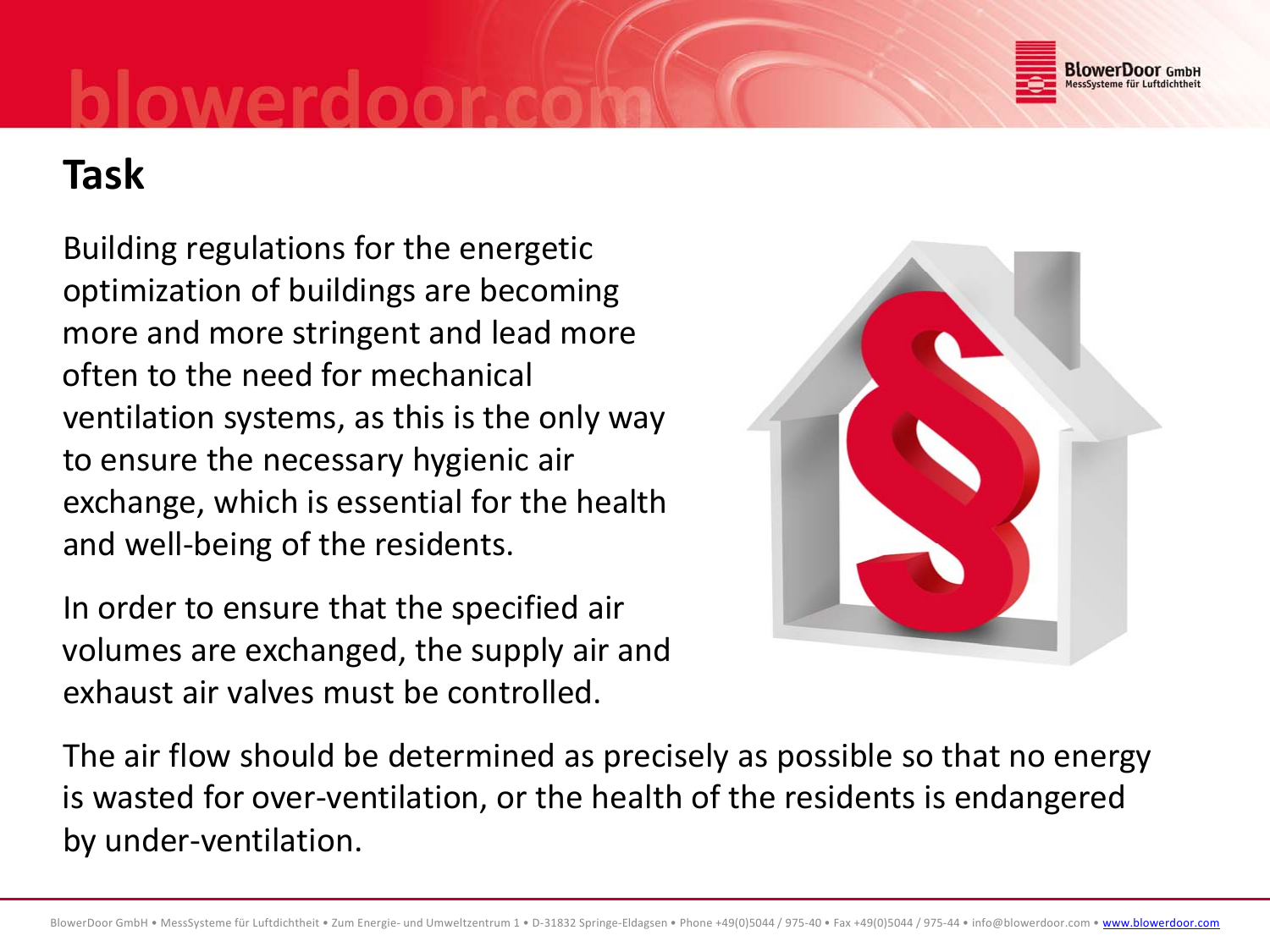

# **Possible consequences of incorrectly adjusted supply air and exhaust air valves**

- •Draughts /Breeze
- •Appearance of moisture damage / mould
- •• Pollutants (CO<sub>2</sub>, radon, etc.) are not sufficiently dissipated by under‐ventilation.
- • Waste of energy due to over‐ventilation

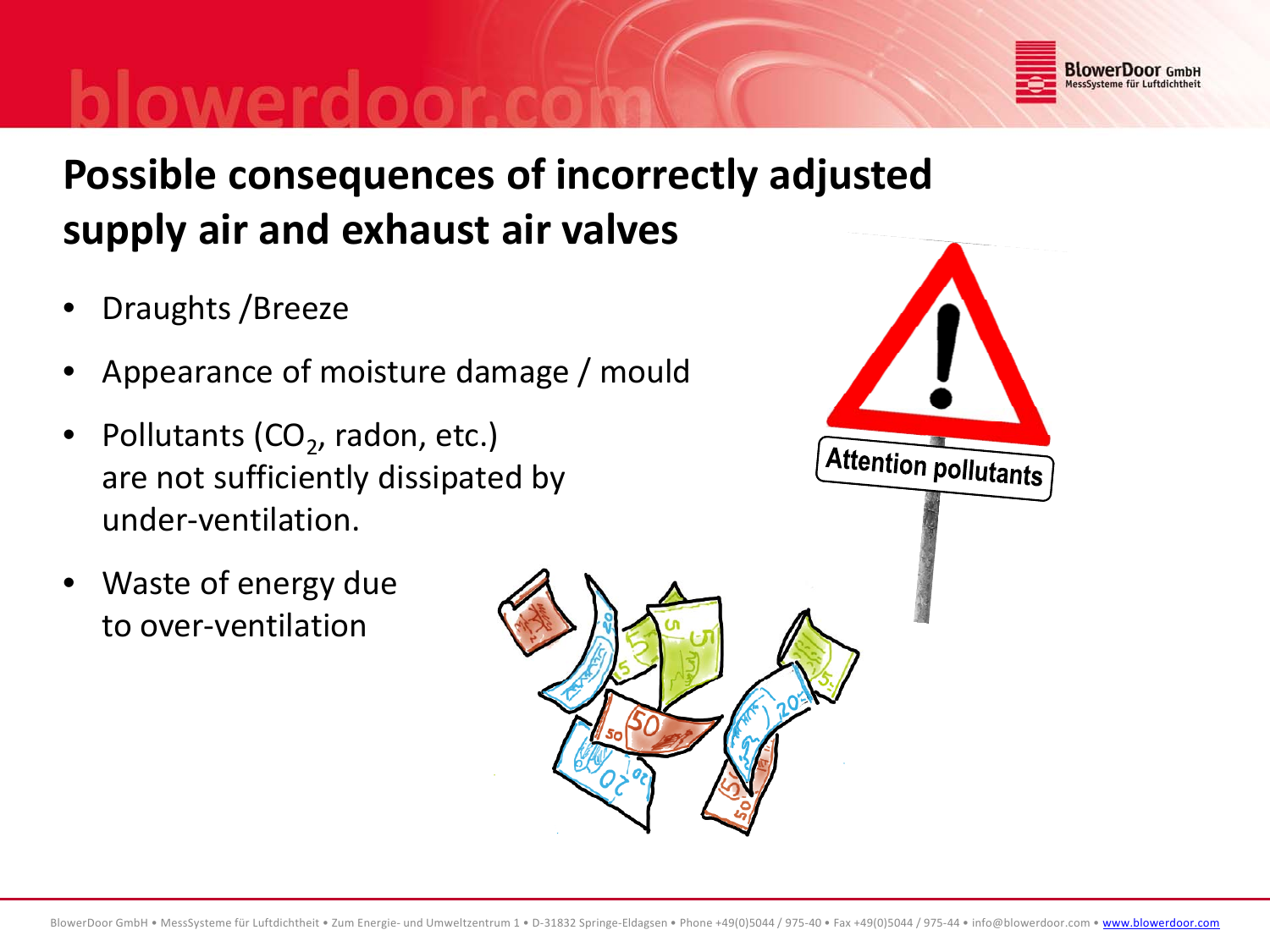

### **Measuring of exhaust air valves**

The BlowerDoor Exhaust Fan Flow Meter offers <sup>a</sup> simple application method for measuring exhaust air valves precisely.

As the air is continuously extracted, there are no turbulences which could negatively influence the measurement, as is the case with supply air valves, for example.





Figure 16: Energy Conservatory Exhaust Fan Flow Meter - laboratory test results compared to acceptable accuracy range (note: inlet flows only)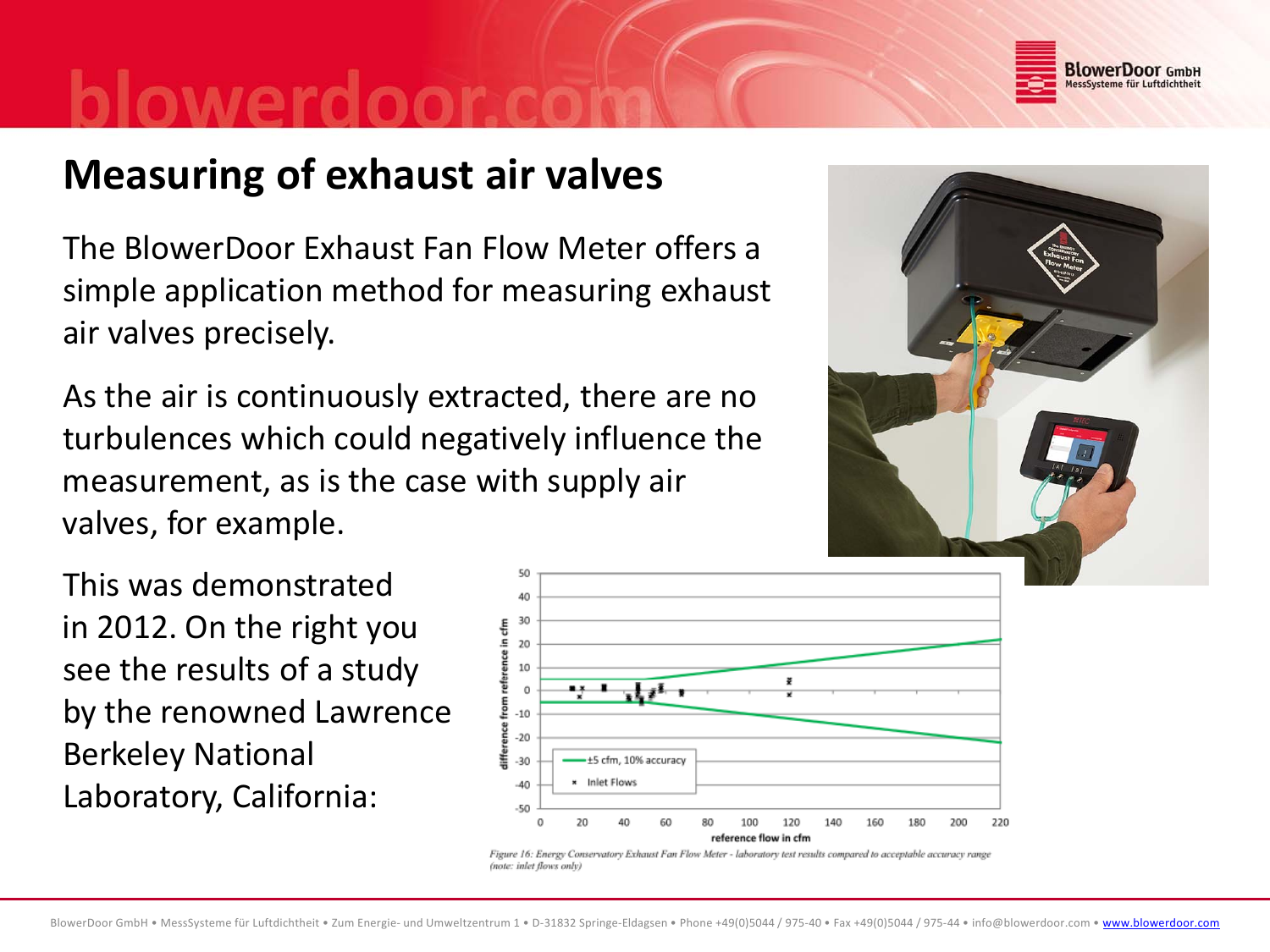

## **Measuring principle of the Exhaust Fan Flow Meter for exhaust air valves**

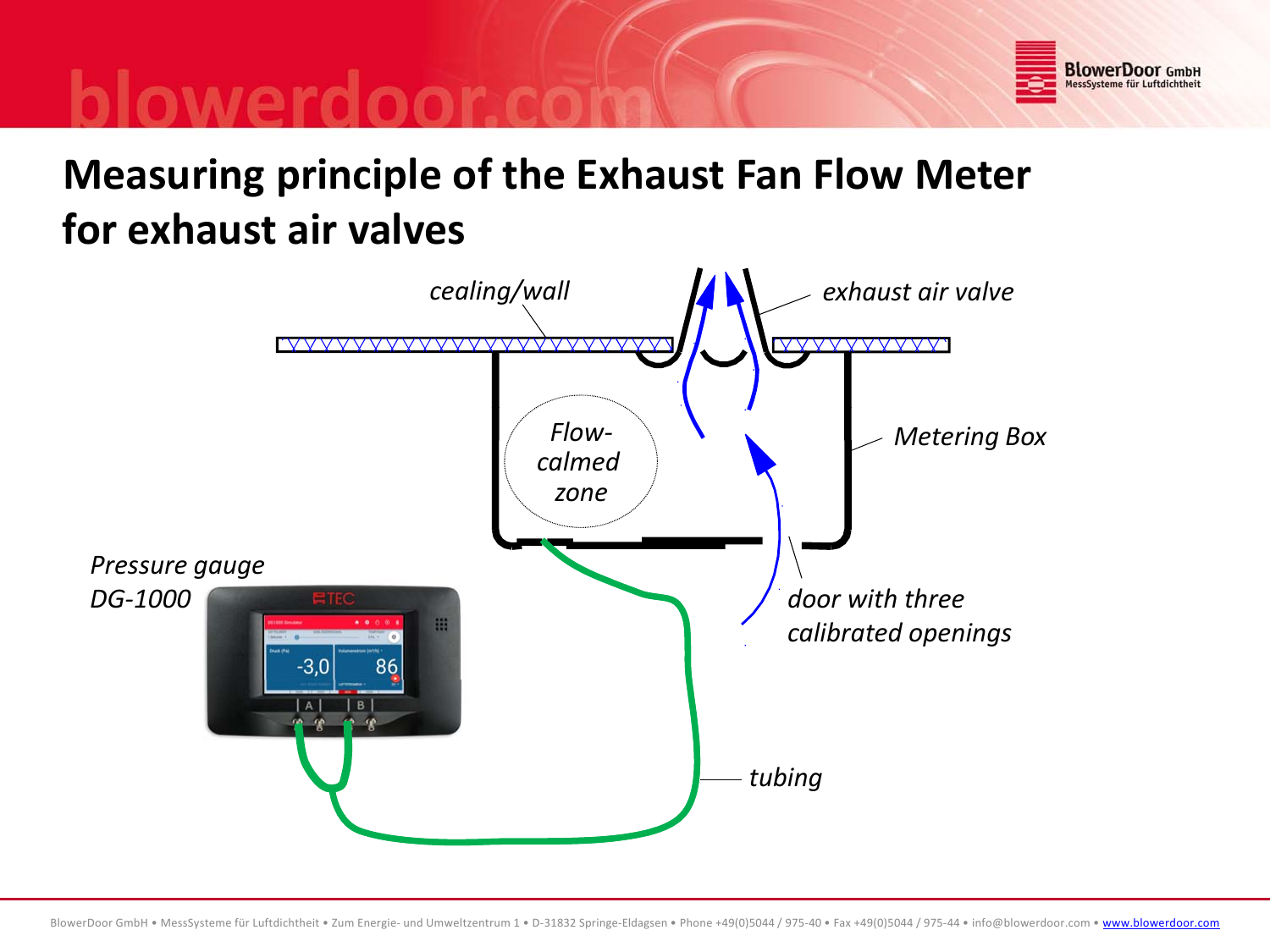

*supply air valve*

### **Measuring of supply air valves**

By placing any kind of measuring device on <sup>a</sup> supply air valve strong turbulences occur and change the pressure ratios at the valve, which make <sup>a</sup> passive measurement difficult.

In order to measure supply air valves, the so‐called "compensation method" should be used with our BlowerDoor FlowBlaster. The pressure ratio is compensated by <sup>a</sup> DuctBlaster fan and thus enables precise volume flow measurements. Only in this way is <sup>a</sup> really exact measurement possible. 50  $\blacksquare$ 

The proof can also be found in the investigation of the renowned Lawrence Berkeley National Laboratory in California (measurement without compensation in red) :

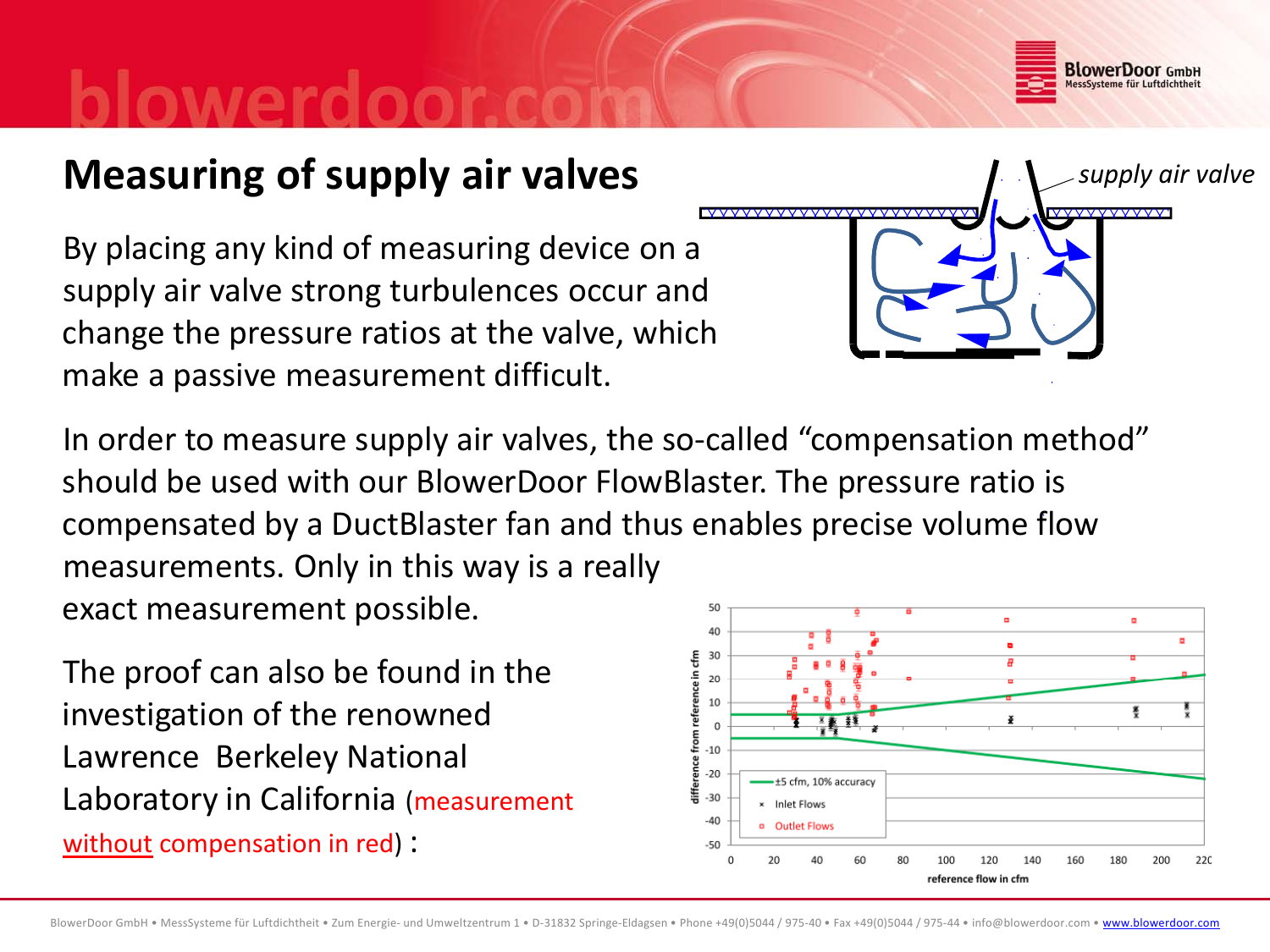

# **Adjustment of supply air valves with Flow Blaster**

With the BlowerDoor FlowBlaster, the compensation method achieves <sup>a</sup> uniform flow that corresponds exactly to the amount of air actually blown out. In the graphic below is the examination by the Lawrence Berkeley National Laboratory of our BlowerDoor FlowBlaster on supply air valves (measurement with compensation in red) :







FlowBlaster™ **CONSERVATORY**